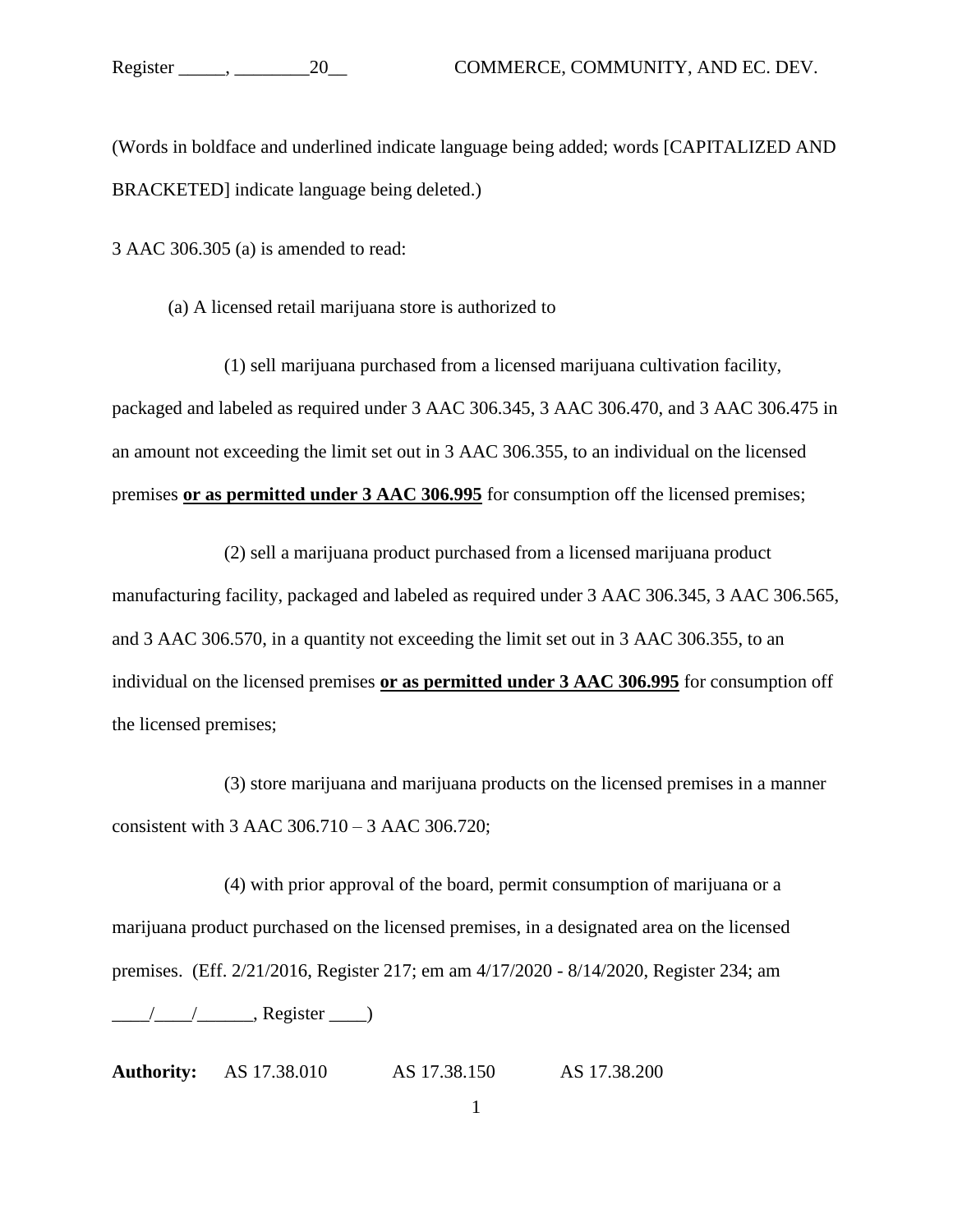3 AAC 306.310(a) is amended to read:

(a) A licensed retail marijuana store may not sell, give, distribute, deliver, or offer to sell, give, distribute, or deliver, marijuana or a marijuana product

(1) to a person under 21 years of age;

(2) to a person that is under the influence of an alcoholic beverage, inhalant, or controlled substance;

(3) that is not labeled and packaged as required in 3 AAC 306.345 and

(A) 3 AAC 306.470 and 3 AAC 306.475; or

(B) 3 AAC 306.565 and 3 AAC 306.570;

(4) in a quantity exceeding the limit set out in 3 AAC 306.355;

(5) **unless permitted under 3 AAC 306.995,** over the Internet; a licensed retail marijuana store may only sell marijuana or a marijuana product to a consumer who is physically present on the licensed premises **or who is physically present at the location designated for exterior window or curbside pickup as described and permitted under 3 AAC 306.995**;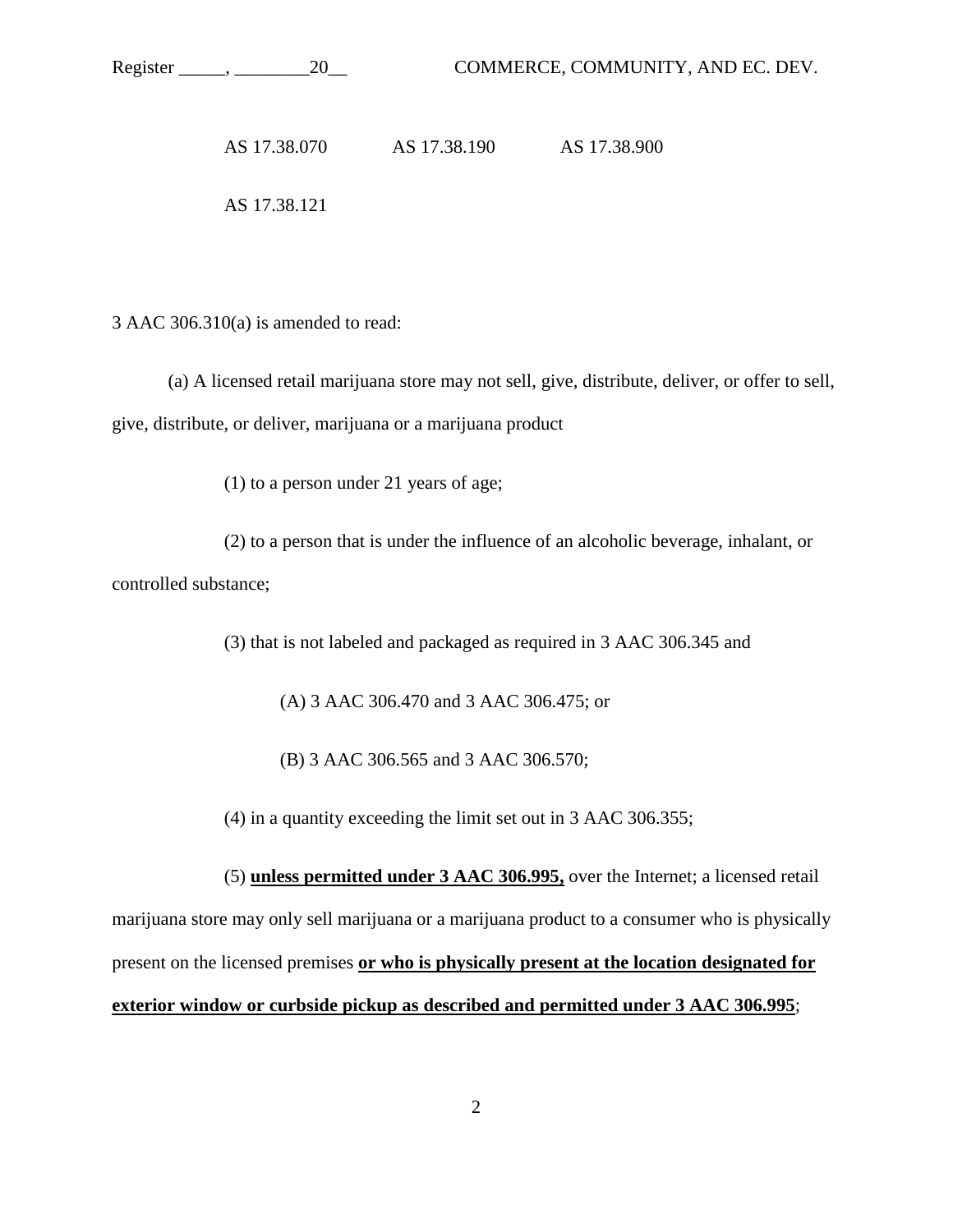(6) after the expiration date shown on the label of the marijuana or marijuana

product. (Eff. 2/21/2016, Register 217; am 4/11/2019, Register 230; em am 4/17/2020 -

8/14/2020, Register 234; am \_\_\_\_/\_\_\_\_/\_\_\_\_\_\_, Register \_\_\_\_)

| <b>Authority:</b> AS 17.38.010 | AS 17.38.150 | AS 17.38.200 |
|--------------------------------|--------------|--------------|
| AS 17.38.070                   | AS 17.38.190 | AS 17.38.900 |
| AS 17.38.121                   |              |              |

3 AAC 306.995 is repealed and readopted to read:

**3 AAC 306.995. Internet and phone orders; exterior window or curbside pickup.** (a) A retail marijuana store licensed under 3 AAC 306.300 may accept Internet or telephonic orders of marijuana or marijuana products from consumers if consumers intend to be physically present at the time of purchase on the licensed premises or at the location designated for exterior window or curbside pickup.

(b) A retail marijuana store licensed under 3 AAC 306.300 may provide exterior window or curbside pickup of marijuana and marijuana products sold at retail on or before the expiration date described in (a) of this section only if

 (1) the marijuana or marijuana product offered for sale does not exceed the amounts set out under 3 AAC 306.355 and is packaged as required under 3 AAC 306.345;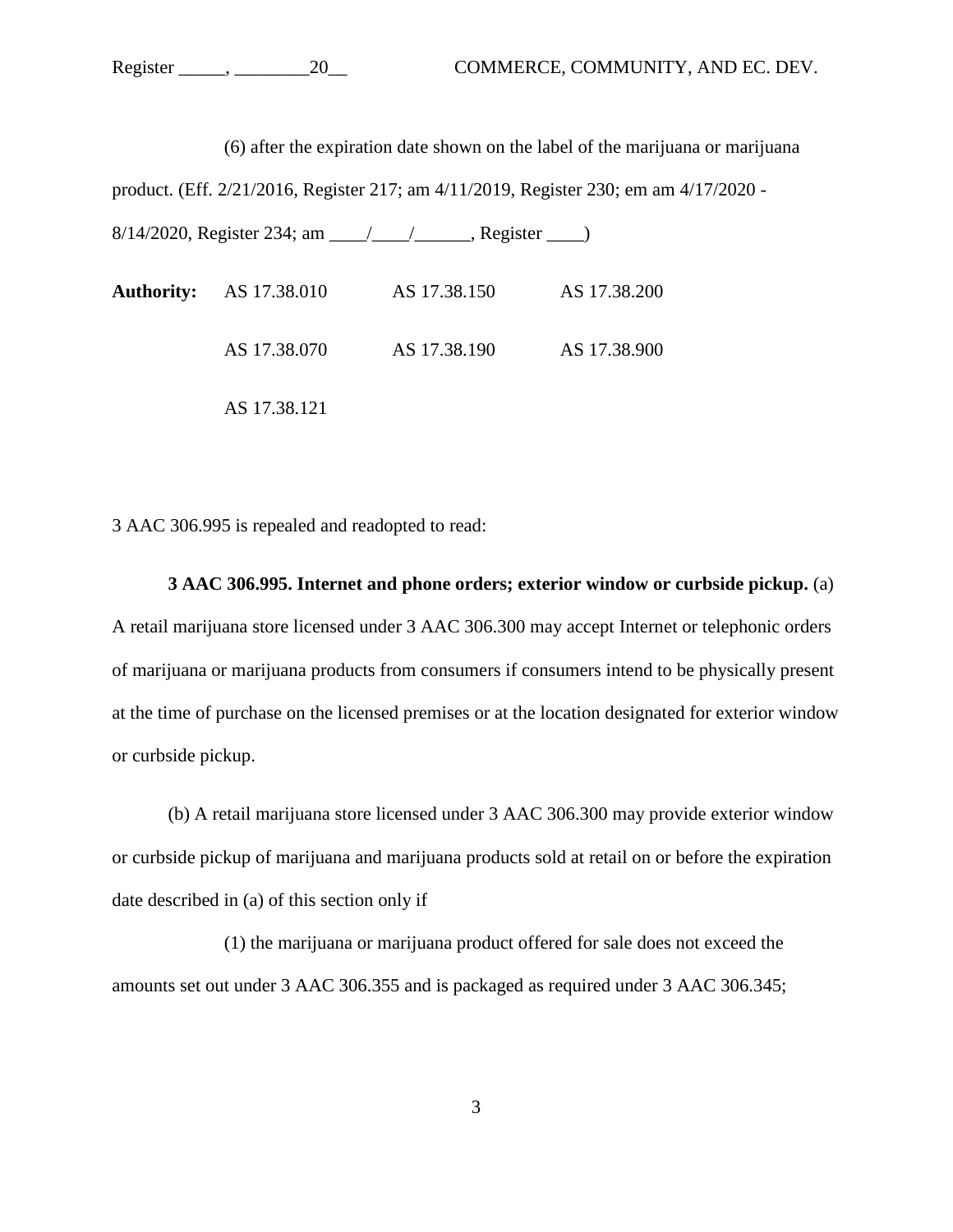(2) a holder of a marijuana handler permit completing the sale verifies the requirements of 3 AAC 306.350 are satisfied and that the purchaser is not under the influence as described under 3 AAC 306.310(a)(2);

(3) the licensee extends the video surveillance requirements of 3 AAC 306.720 to include the area designated for exterior window or curbside pickup;

(4) the licensee submits, as applicable, a request for an operating plan change in accordance with 3 AAC 306.703 or a request for licensed premises alteration in accordance with 3 AAC 306.705, for which fees shall be waived, and the director provides written approval of that change or alteration; and

(5) the licensee provides written assurance that the local government permits the change or alteration.

(c) A licensee that offers marijuana or marijuana products for exterior window or curbside pickup must consent to inspections of the areas designated for exterior window or curbside pickup, excluding private vehicles, at all reasonable times and in a reasonable manner by investigative personnel of the board or by other peace officers acting in their official capacity. Nothing in this section limits the existing powers of investigative personnel.

(d) This section applies until the expiration of the governor's November 6, 2020 COVID-19 public health emergency disaster declaration or any extensions or renewals of the declaration.

(e) For purposes of this section,

(1) "curbside pickup" means parking spots designated by a licensee for pickup of marijuana or marijuana products or an area immediately adjacent to an entrance to a licensee's business premise;

4